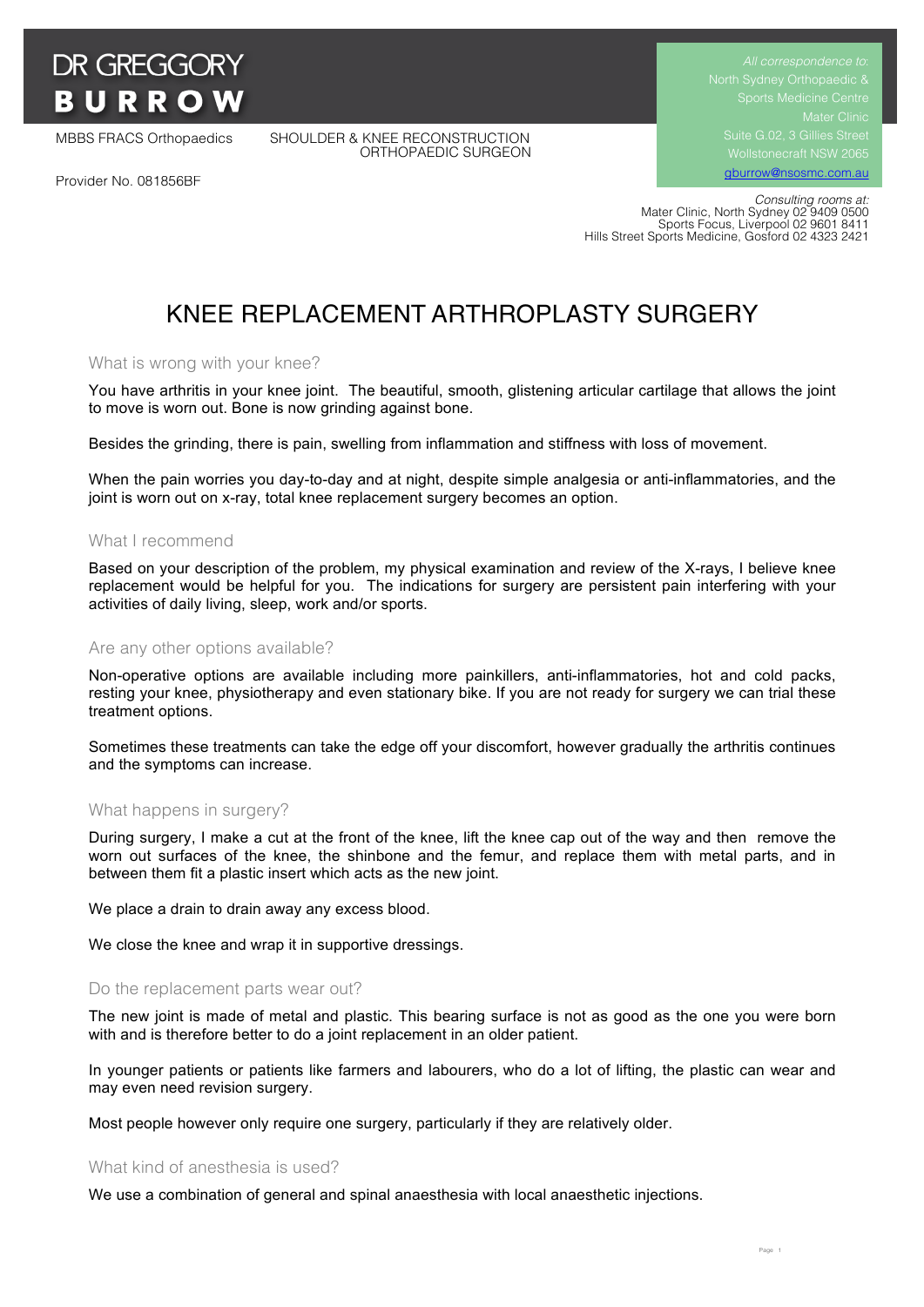If you don't need a complete general anaesthetic, my Anaesthetist will sedate you so that you quietly doze while listening to music while I operate.

The anaesthetist will see you before your operation to discuss this with you.

#### What is it like when you wake up?

After surgery you will awake in the recovery room. There may be some drains coming from your bandaged knee, the nurses will be taking your observations and checking your pain control and you'll have an x-ray.

#### How long will you stay in hospital?

Usually people stay for 5 nights. The main reason for this is make sure your pain is well controlled, you can perform your rehab exercises safely and you can manage to care for yourself.

Sometimes you will need to stay in a rehab hospital for a week or 2 to make sure you are safe to go home.

#### What about complications?

Knee replacement surgery is significant and complex, complications do occur.

The most common complication is DVT: where the blood clots in the calf or thigh. This can cause swelling and pain. This needs to be treated by injections, and we need to stop the clot from breaking off, travelling to the lung as a pulmonary embolus.

I think one of the worst complications is infection, which occurs in 1-2% of patients and may require oral antibiotics, antibiotics by injection, and further surgeries. This is a disaster, something that the hospital, the nursing staff and I go to great lengths to prevent.

Nerve injury can result in partial or complete, temporary or permanent loss of feeling and/or movement particularly in the hand. This occurs about 1% of the time, but fortunately, is usually only temporary.

Implant loosening or wear of the plastic insert can occur with time or after a major injury.

Sometimes a significant fall can even break the bone surrounding replacement this often requires surgery.

### Is a blood transfusion needed?

A blood transfusion is a possibility. About 1/2 of my patients receive 1-2 units of blood. Other things being equal, sometimes we can re-infuse the blood that comes from your drain instead of using a blood transfusion.

If you cannot, for whatever reason, pre-donate blood, you may require blood from the blood bank, and although risk of reaction or infection are small they are real.

#### How successful is the surgery?

This type of surgery is successful about 80-90% of the time. No knee operation is 100% successful in every individual but the procedures we perform are reliable and will help restore the potential function in your knee.

The operation is most successful at relieving pain. What is harder to accomplish is the return to vigorous work and/or sports. Whether you can return to your previous level is an individual matter and depends on the damage to your knee, how well it heals, how well you rehabilitate.

The knee is good for simple household activities and walking, gentle golf and bowls. Sometimes is not good enough for heavy lifting, farm work or labouring.

#### When can you return to routine activities?

You can shower and sit out of bed 24 hours after surgery.

You can walk with a pickup frame 2 to 3 days after surgery.